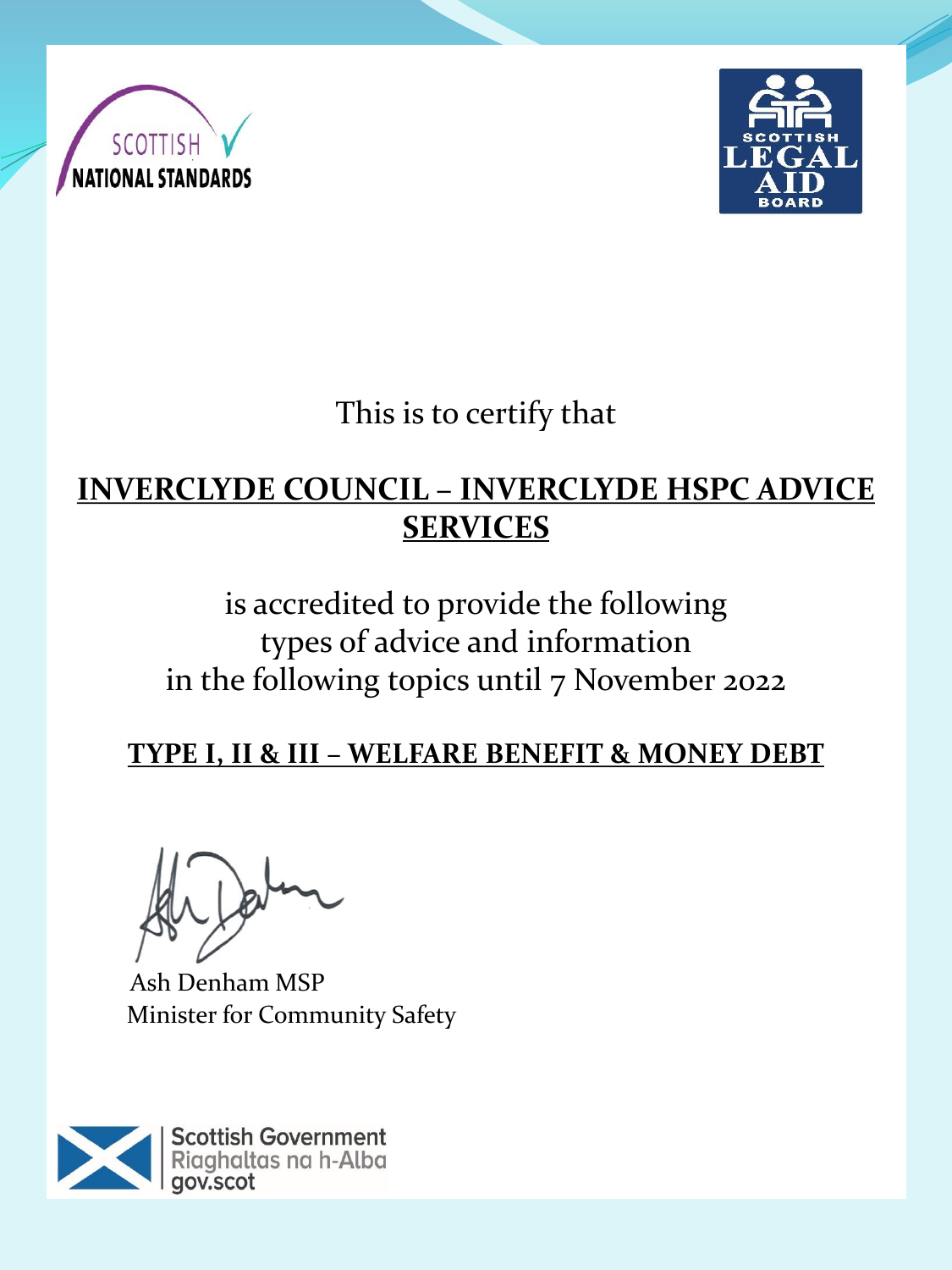#### **COMPETENCY ACHIEVED**

#### **3 Money and Welfare Benefits Related to Advice Competences – Foundation Knowledge**

- 3.1 Administrative Structure of the Benefits and Tax Credits Systems – Type III
- 3.2 National Insurance Scheme Type III
- 3.3 Claims & Backdating Type III
- 3.4 Decision-Making, Disputes and Appeals Type III
- 3.5 Benefit & Tax Credit Overpayments Type III
- 3.6 Assessment, Initial Decision-Making & Holding Activity in Debt Cases – Type III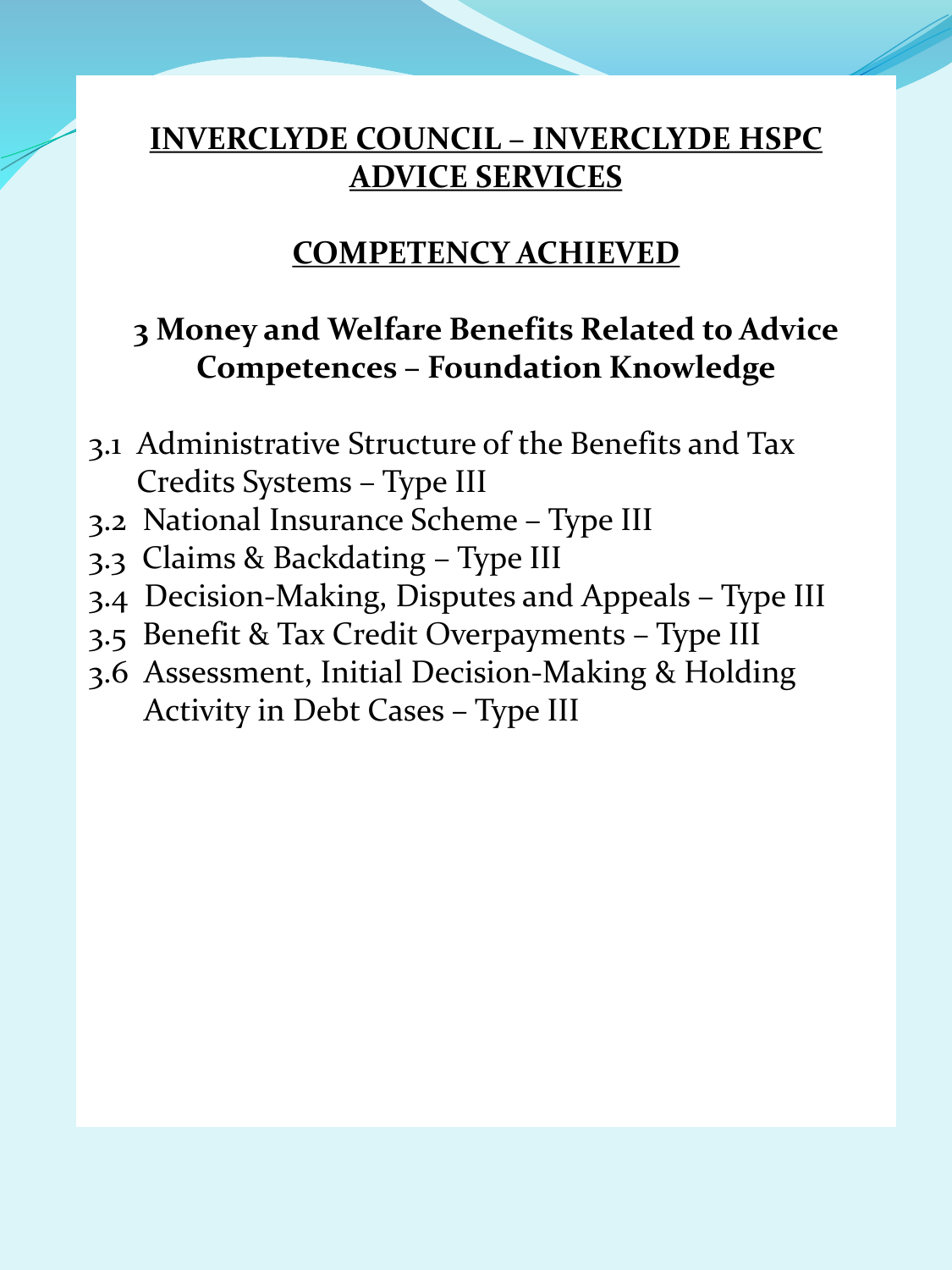#### **COMPETENCY ACHIEVED**

### **4 Money and Welfare Benefits Related Advice Competences – Specialist Areas**

- 4.1 Means-Tested Benefits Type III
- 4.2 Universal Credit Type III
- 4.3 Tax Credits Type III
- 4.4 The Social Fund & the Scottish Welfare Fund.
- 4.5 The Impact of Work on Benefits Type III
- 4.6 Child Element of Universal Credit, Child Benefit, Kinship Care Allowance & Guardian's Allowance – Type III
- 4.7 State Retirement Pension Type III
- 4.8 Personal Independence Payment, Disability Living Allowance & Attendance Allowance – Type III
- 4.9 Benefits for People who have Limited Capability for Work – Type III
- 4.10 Benefits for Industrial Injury and Disease Type III
- 4.11 Benefits for Veterans Type III
- 4.12 Carers Allowance Type III
- 4.13 Jobseeker's Allowance– Type III
- 4.14 Benefits for Maternity, Paternity and Adoption Type III
- 4.15 Bereavement Benefits Type III
- 4.16 Benefits for People in Public Care Type III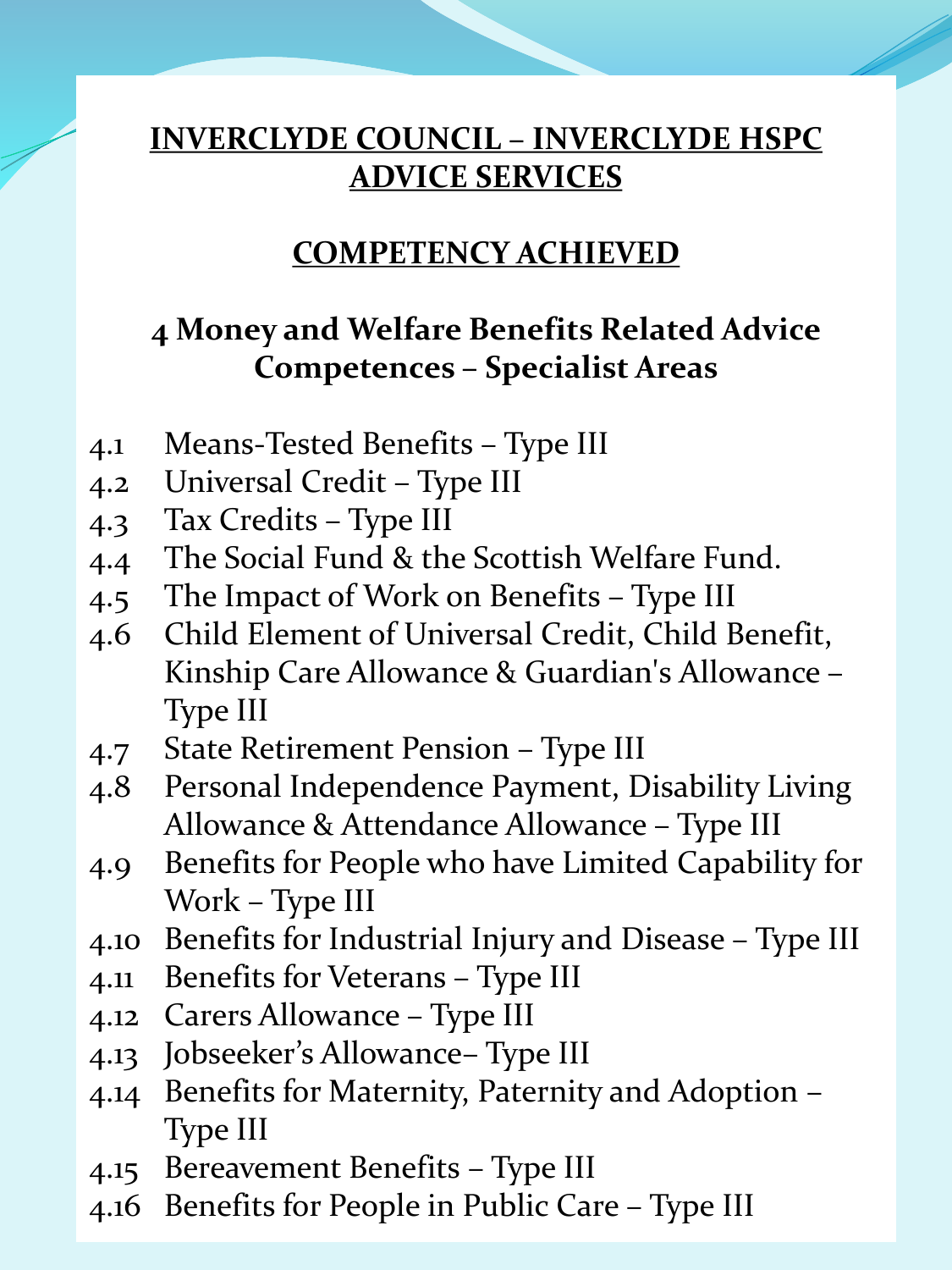#### **COMPETENCY ACHIEVED**

## **4 Money and Welfare Benefits Related Advice Competences – Specialist Areas Cont.**

- 4.17 Benefits for Students Type III
- 4.18 Benefits for People from Abroad and/or who are Subject to Immigration Control – Type III
- 4.19 Ancillary Benefits Type III
- 4.20 Financial Statements Type III
- 4.21 Liability for Debts, Extortionate Credit, Unfair Contract Terms, Unenforceable Debts, Creditor Malpractice, Codes of Practice, etc – Type III
- 4.22 Identifying & Agreeing Options in Debt Cases – Type III
- 4.23 Negotiating & Making Offers to Creditors– Type III
- 4.24 Diligence, Diligence Stoppers and Court Proceedings – Type III
- 4.25 Bankruptcy & Trust Deeds– Type III
- 4.26 The Debt Arrangement Scheme– Type III
- 4.27 Recalls & Appeals against Court Decrees and Orders – Type III
- 4.28 Utility Debts Type III
- 4.29 Local and national Tax Debts Type III
- 4.30 Rent Arrears Type III